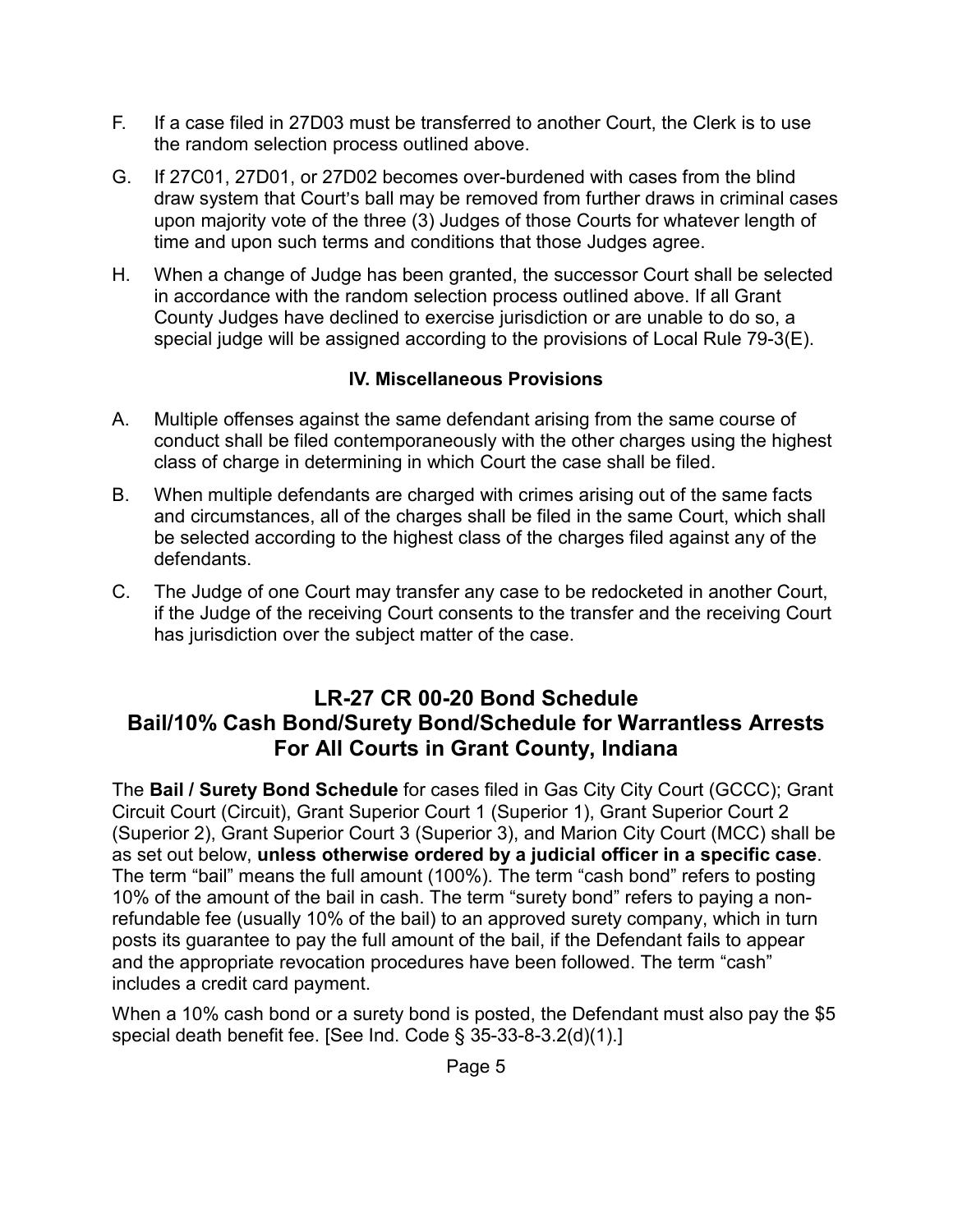If the Defendant posts a cash bond, a 10% administrative fee not to exceed \$50 will be assessed. [See I.C. § 35-33-8-3.2(a)(2).]

The Defendant and any other person posting cash must execute an agreement authorizing the Court, if the Defendant is convicted, to use all or part of the cash to pay the following: 1) fines; 2) costs; 3) fees; 4) publicly paid costs of representation; and 5) restitution. [See I.C.  $\S 35-33-8-1.5$  and I.C.  $\S 35-33-8-3.2(a)$ ] In addition, the agreement must authorize the Defendant to use all or part of the cash to privately employ and pay an attorney to represent the Defendant in the criminal case. [See *State ex rel. Williams v. Ryan*, 490 N.E.2d 1113 (Ind. 1986).]

If the Defendant is a foreign national unlawfully present in the United States under federal immigration law, only a 100% cash bail may be posted.

A Defendant posting bail or the 10% cash bond by means of a credit card must pay the credit card service fee under I.C. § 33-37-6.

If the Defendant is a sexually violent predator defendant, as defined in I.C. § 35-38-1- 7.5, or is arrested for or charged with the commission of an offense that would classify the person as a sex or violent offender, as defined in I.C. § 11-8-8-5, the Defendant may not be admitted to bail until a judicial officer has conducted a bail hearing in open court, which should be done within 48 hours after arrest unless exigent circumstances prevent holding the hearing within 48 hours. [See I.C. § 35-33-8-3.5.]

If the Defendant was arrested for a crime of domestic violence as described in

I.C. § 35-31.5-2-78, the judicial officer may not authorize the Defendant to be released until at least 8 hours from the time of the arrest. [See I.C. § 35-33-8-6.5.]

When multiple crimes have been charged, use the bail that is listed for the highest level crime.

If the Defendant has been arrested for a violent crime (as defined in I.C. § 5-2-6.1-8) that results in bodily injury to a person, such as battery with injury, strangulation, domestic battery, etc., the Defendant is automatically prohibited from having any direct or indirect contact with the alleged victim for 10 days from the Defendant's release from custody or until the initial hearing, whichever occurs first. [I.C. § 35-33-8-3.6]. If a judicial officer issues a No Contact Order, it will replace the automatic no contact provision of the bond. A No Contact Order issued by a judicial officer will be in effect until changed or terminated by a judicial officer.

If the Defendant was on probation or parole for a case in a court of general jurisdiction when the new crime is alleged to have been committed, the Defendant is to be **held for up to 15 days after arrest on the new charge** to allow the appropriate parole or probation authority time to file a petition to revoke the Defendant's probation or parole, unless otherwise ordered by a judicial officer. [See I.C. § 35-33-8-6.] The 15 day hold does not apply to cases in courts that are not general jurisdiction courts, such as the GCCC and the MCC.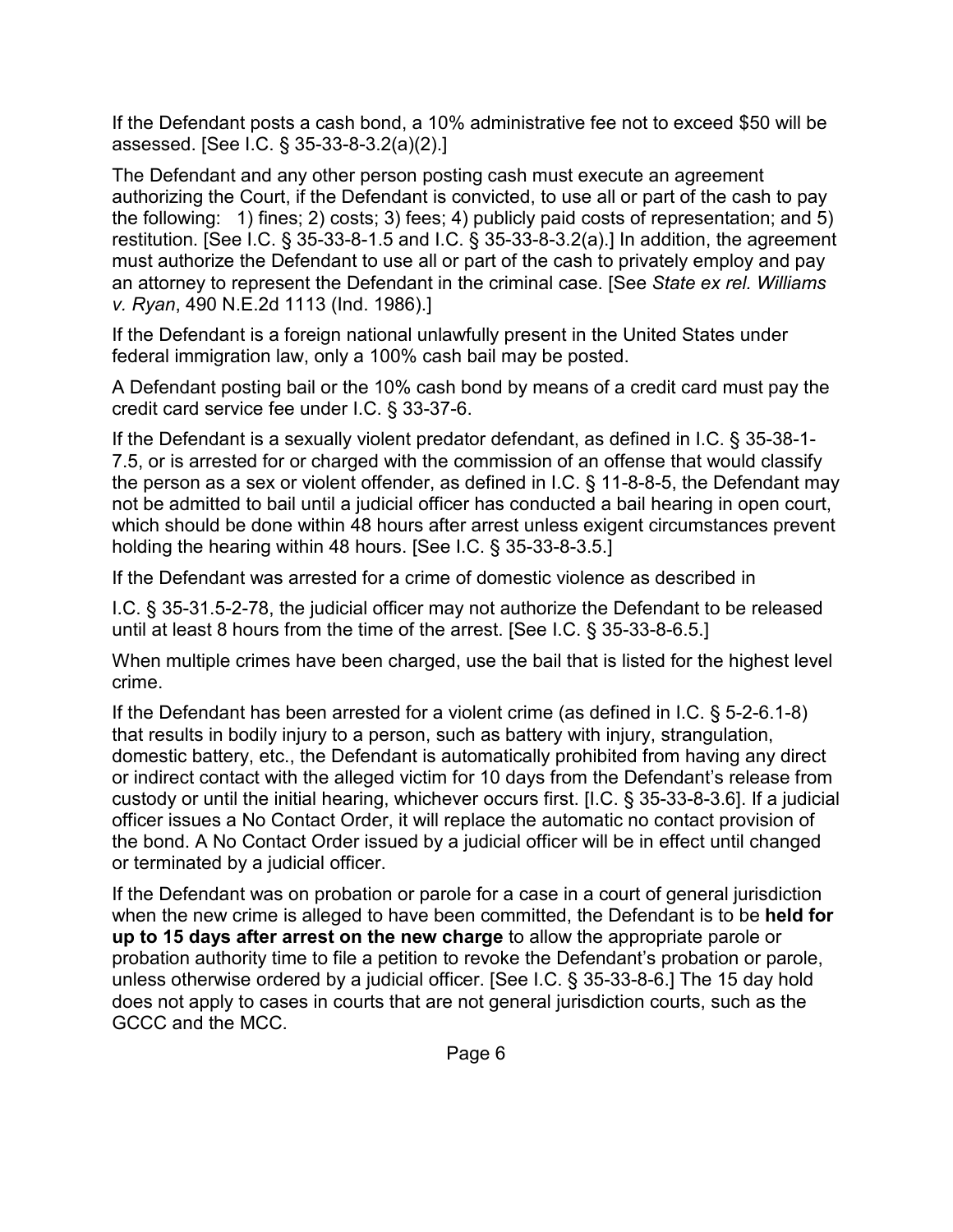| In columns with two<br>figures, such as " $$4,000-$<br>\$400", the higher amount<br>is the bail and the smaller<br>amount is the 10% cash<br>bond. If only one amount<br>appears in a column, it<br>refers to the bail. | Grant<br>County<br>Resident | Other<br>Indiana<br>Resident | Out-of-<br><b>State</b><br>Resident | Surety bonds may not<br>be used for any<br>person, whose identity<br>cannot be verified<br>and/or for a foreign<br>national unlawfully in<br>the United States.<br>Only cash is accepted. |
|-------------------------------------------------------------------------------------------------------------------------------------------------------------------------------------------------------------------------|-----------------------------|------------------------------|-------------------------------------|-------------------------------------------------------------------------------------------------------------------------------------------------------------------------------------------|
| Extra bond added to the<br>standard bond for a new<br>felony arrest while on bail,<br>bond or recognizance on<br>a pending felony case:<br>Cash Only                                                                    | $$25,000-$<br>\$2,500       | $$50,000-$<br>\$5,000        | $$75,000-$<br>\$7,500               | \$75,000                                                                                                                                                                                  |
| Probation Violation and<br><b>Home Detention Violation</b><br>in the Circuit & Superior<br>Courts: Cash Only                                                                                                            | $$25,000-$<br>\$2,500       | $$50,000-$<br>\$5,000        | $$75,000-$<br>\$7,500               | \$75,000                                                                                                                                                                                  |
| Probation Violation and<br><b>Home Detention Violation</b><br>in the GCCC & MCC:<br>Cash Only                                                                                                                           | $$2,000-$<br>\$200          | $$4,000-$<br>\$400           | $$6,000-$<br>\$600                  | \$6,000                                                                                                                                                                                   |
| GCCC and MCC<br>domestic battery, battery<br>with injury, resisting, and<br>invasion of privacy<br>misdemeanors:<br>Cash Only                                                                                           | $$4,000-$<br>\$400          | $$8,000-$<br>\$800           | $$12,000-$<br>\$1,200               | \$12,000                                                                                                                                                                                  |
| All other GCCC and MCC<br>misdemeanors:<br>Cash Only                                                                                                                                                                    | $$2,000-$<br>\$200          | $$4,000-$<br>\$400           | $$6,000-$<br>\$600                  | \$6,000                                                                                                                                                                                   |
| All misdemeanors in the<br><b>Circuit &amp; Superior Courts:</b><br>Cash Only                                                                                                                                           | $$5,000-$<br>\$500          | $$10,000-$<br>\$1,000        | $$15,000-$<br>\$1,500               | \$15,000                                                                                                                                                                                  |
| Level 6 Felonies of<br>Domestic Battery or<br><b>Strangulation: Cash Only</b>                                                                                                                                           | $$10,000-$<br>\$1,000       | $$20,000-$<br>\$2,000        | $$30,000-$<br>\$3,000               | \$30,000                                                                                                                                                                                  |